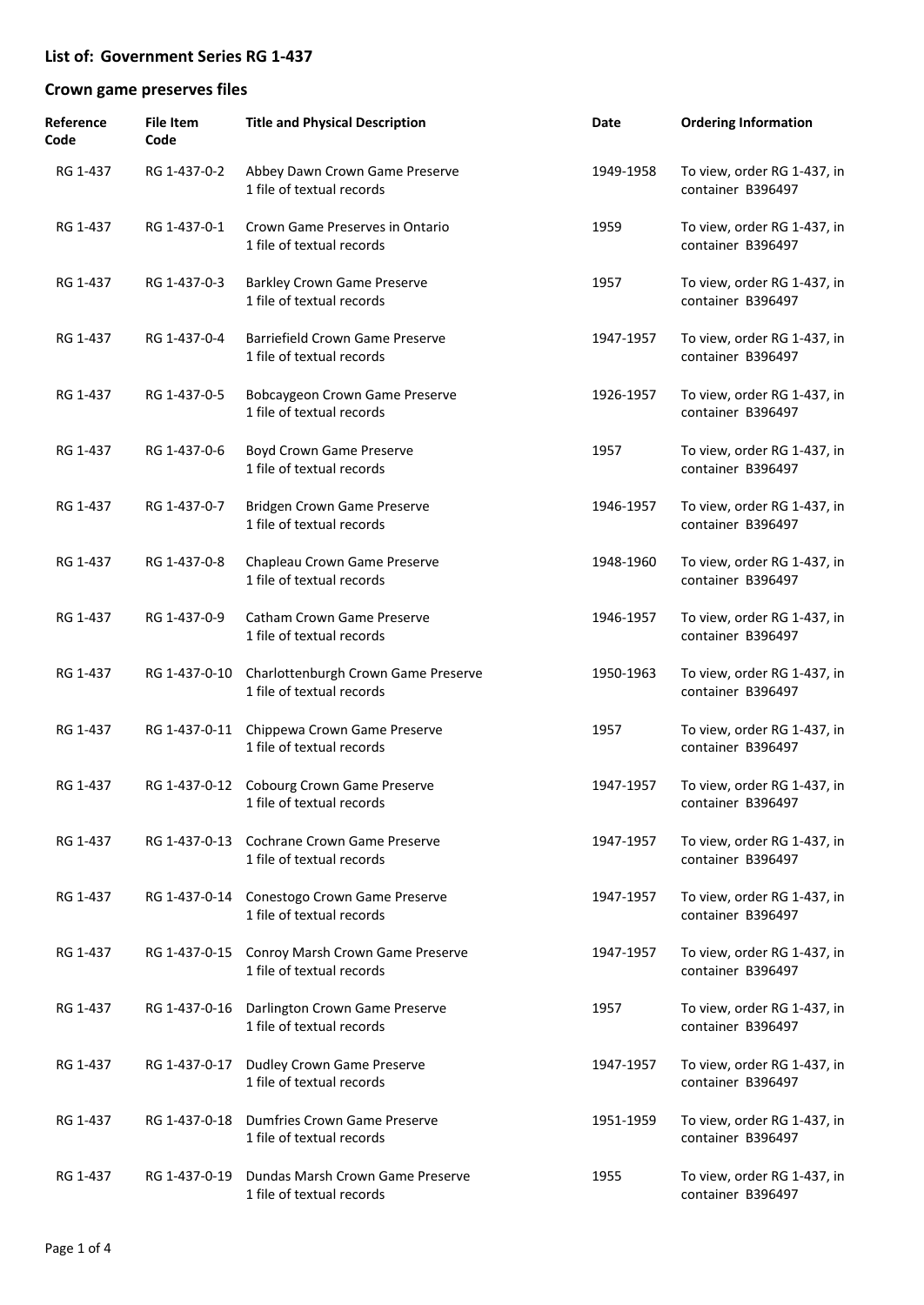| Reference<br>Code | <b>File Item</b><br>Code | <b>Title and Physical Description</b>                                           | Date      | <b>Ordering Information</b>                      |
|-------------------|--------------------------|---------------------------------------------------------------------------------|-----------|--------------------------------------------------|
| RG 1-437          | RG 1-437-0-20            | Erie Crown Game Preserve<br>1 file of textual records                           | 1952-1955 | To view, order RG 1-437, in<br>container B396497 |
| RG 1-437          |                          | RG 1-437-0-21 Eden Crown Game Preserve<br>1 file of textual records             | 1948-1962 | To view, order RG 1-437, in<br>container B396497 |
| RG 1-437          |                          | RG 1-437-0-22 Fairwood Crown Game Preserve<br>1 file of textual records         | [195?]    | To view, order RG 1-437, in<br>container B396497 |
| RG 1-437          | RG 1-437-0-23            | Florence and Wellesley Islands Crown Game Preserve<br>1 file of textual records | 1957      | To view, order RG 1-437, in<br>container B396497 |
| RG 1-437          | RG 1-437-0-24            | <b>Geldton Crown Game Preserve</b><br>1 file of textual records                 | 1949-1956 | To view, order RG 1-437, in<br>container B396497 |
| RG 1-437          | RG 1-437-0-25            | Grange Crown Game Preserve<br>1 file of textual records                         | 1949-1957 | To view, order RG 1-437, in<br>container B396497 |
| RG 1-437          | RG 1-437-0-26            | Heart Lake Crown Game Preserve<br>1 file of textual records                     | 1948-1957 | To view, order RG 1-437, in<br>container B396497 |
| RG 1-437          | RG 1-437-0-27            | Hiawatha Park Crown Game Preserve<br>1 file of textual records                  | 1957      | To view, order RG 1-437, in<br>container B396497 |
| RG 1-437          | RG 1-437-0-28            | Highgate Crown Game Preserve<br>1 file of textual records                       | 1947-1957 | To view, order RG 1-437, in<br>container B396497 |
| RG 1-437          | RG 1-437-0-29            | Himsworth Crown Game Preserve<br>1 file of textual records                      | 1948-1957 | To view, order RG 1-437, in<br>container B396497 |
| RG 1-437          | RG 1-437-0-30            | Hope Crown Game Preserve<br>1 file of textual records                           | 1953-1957 | To view, order RG 1-437, in<br>container B396497 |
| RG 1-437          |                          | RG 1-437-0-31 Humberstone Crown Game Preserve<br>1 file of textual records      | 1957      | To view, order RG 1-437, in<br>container B396497 |
| RG 1-437          |                          | RG 1-437-0-32 Huron Crown Game Preserve<br>1 file of textual records            | 1950-1955 | To view, order RG 1-437, in<br>container B396497 |
| RG 1-437          | RG 1-437-0-33            | Iroquois Crown Game Preserve<br>1 file of textual records                       | 1947-1957 | To view, order RG 1-437, in<br>container B396497 |
| RG 1-437          | RG 1-437-0-34            | J. W. Crow Crown Game Preserve<br>1 file of textual records                     | 1947      | To view, order RG 1-437, in<br>container B396497 |
| RG 1-437          | RG 1-437-0-35            | Kettle Creek Crown Game Preserve<br>1 file of textual records                   | 1948-1957 | To view, order RG 1-437, in<br>container B396497 |
| RG 1-437          | RG 1-437-0-36            | Lake Nipigon Islands Crown Game Preserve<br>1 file of textual records           | 1948      | To view, order RG 1-437, in<br>container B396497 |
| RG 1-437          | RG 1-437-0-37            | Lancaster Crown Game Preserve<br>1 file of textual records                      | 1950-1957 | To view, order RG 1-437, in<br>container B396497 |
| RG 1-437          | RG 1-437-0-38            | Loch Garry Crown Game Preserve<br>1 file of textual records                     | 1952-1957 | To view, order RG 1-437, in<br>container B396497 |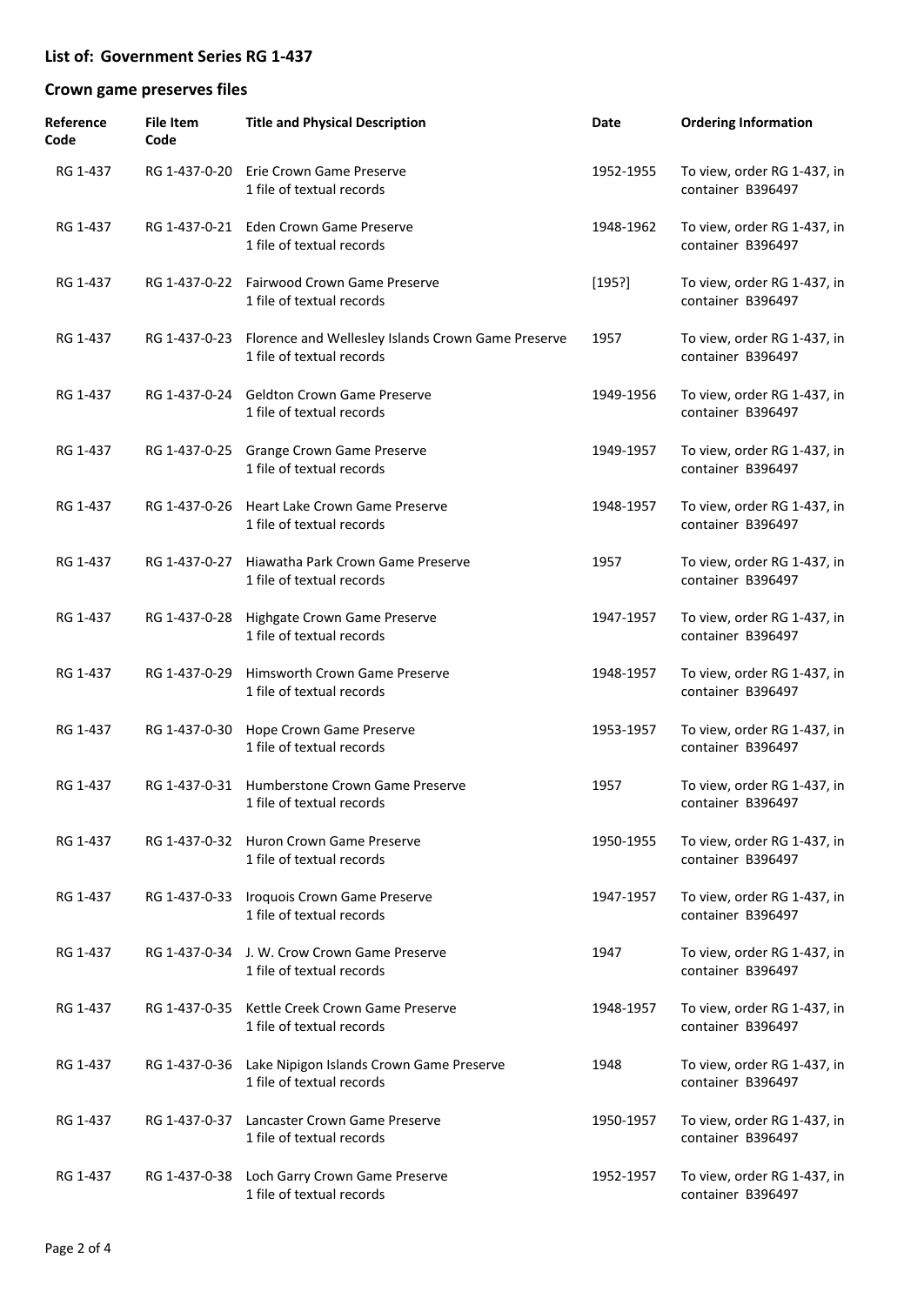| Reference<br>Code | <b>File Item</b><br>Code | <b>Title and Physical Description</b>                                    | Date      | <b>Ordering Information</b>                      |
|-------------------|--------------------------|--------------------------------------------------------------------------|-----------|--------------------------------------------------|
| RG 1-437          | RG 1-437-0-39            | Luther Marsh Crown Game Preserve<br>1 file of textual records            | 1952-1957 | To view, order RG 1-437, in<br>container B396497 |
| RG 1-437          | RG 1-437-0-40            | Markham Crown Game Preserve<br>1 file of textual records                 | 1954-1957 | To view, order RG 1-437, in<br>container B396497 |
| RG 1-437          | RG 1-437-0-41            | <b>Migratory Bird Sanctuaries</b><br>1 file of textual records           | 1951-1961 | To view, order RG 1-437, in<br>container B396497 |
| RG 1-437          | RG 1-437-0-42            | Miner Crown Game Preserve<br>1 file of textual records                   | 1946-1957 | To view, order RG 1-437, in<br>container B396497 |
| RG 1-437          | RG 1-437-0-43            | <b>Mulmer Crown Game Preserve</b><br>1 file of textual records           | 1949-1957 | To view, order RG 1-437, in<br>container B396497 |
| RG 1-437          | RG 1-437-0-44            | Murray Crown Game Preserve<br>1 file of textual records                  | 1957      | To view, order RG 1-437, in<br>container B396497 |
| RG 1-437          | RG 1-437-0-45            | Nipigon-Onaman Crown Game Preserve<br>1 file of textual records          | 1948-1965 | To view, order RG 1-437, in<br>container B396497 |
| RG 1-437          | RG 1-437-0-46            | <b>Nipissing Crown Game Preserve</b><br>1 file of textual records        | 1950-1959 | To view, order RG 1-437, in<br>container B396497 |
| RG 1-437          | RG 1-437-0-47            | Nopiming Crown Game Preserve<br>1 file of textual records                | 1952-1963 | To view, order RG 1-437, in<br>container B396497 |
| RG 1-437          | RG 1-437-0-48            | North Gwillimbury Crown Game Preserve<br>1 file of textual records       | 1952-1957 | To view, order RG 1-437, in<br>container B396497 |
| RG 1-437          | RG 1-437-0-49            | North Easthope Crown Game Preserve<br>1 file of textual records          | 1951-1962 | To view, order RG 1-437, in<br>container B396497 |
| RG 1-437          | RG 1-437-0-50            | Parry Sound Crown Game Preserve<br>1 file of textual records             | 1949-1960 | To view, order RG 1-437, in<br>container B396497 |
| RG 1-437          |                          | RG 1-437-0-51 Peasemarsh Crown Game reserve<br>1 file of textual records | 1948-1963 | To view, order RG 1-437, in<br>container B396497 |
| RG 1-437          |                          | RG 1-437-0-52 Peel Crown Game Preserve<br>1 file of textual records      | 1950-1957 | To view, order RG 1-437, in<br>container B396497 |
| RG 1-437          | RG 1-437-0-53            | Paradise Crown Game Preserve<br>1 file of textual records                | 1950-1957 | To view, order RG 1-437, in<br>container B396497 |
| RG 1-437          | RG 1-437-0-54            | Paris Crown Game Preserve<br>1 file of textual records                   | 1947-1957 | To view, order RG 1-437, in<br>container B396497 |
| RG 1-437          | RG 1-437-0-55            | Pembroke Crown Game Preserve<br>1 file of textual records                | 1957      | To view, order RG 1-437, in<br>container B396497 |
| RG 1-437          | RG 1-437-0-56            | Peterborough Crown Game Preserve<br>1 file of textual records            | 1931-1956 | To view, order RG 1-437, in<br>container B396498 |
| RG 1-437          | RG 1-437-0-57            | Point Pelee Crown Game Preserve<br>1 file of textual records             | 1947-1957 | To view, order RG 1-437, in<br>container B396498 |